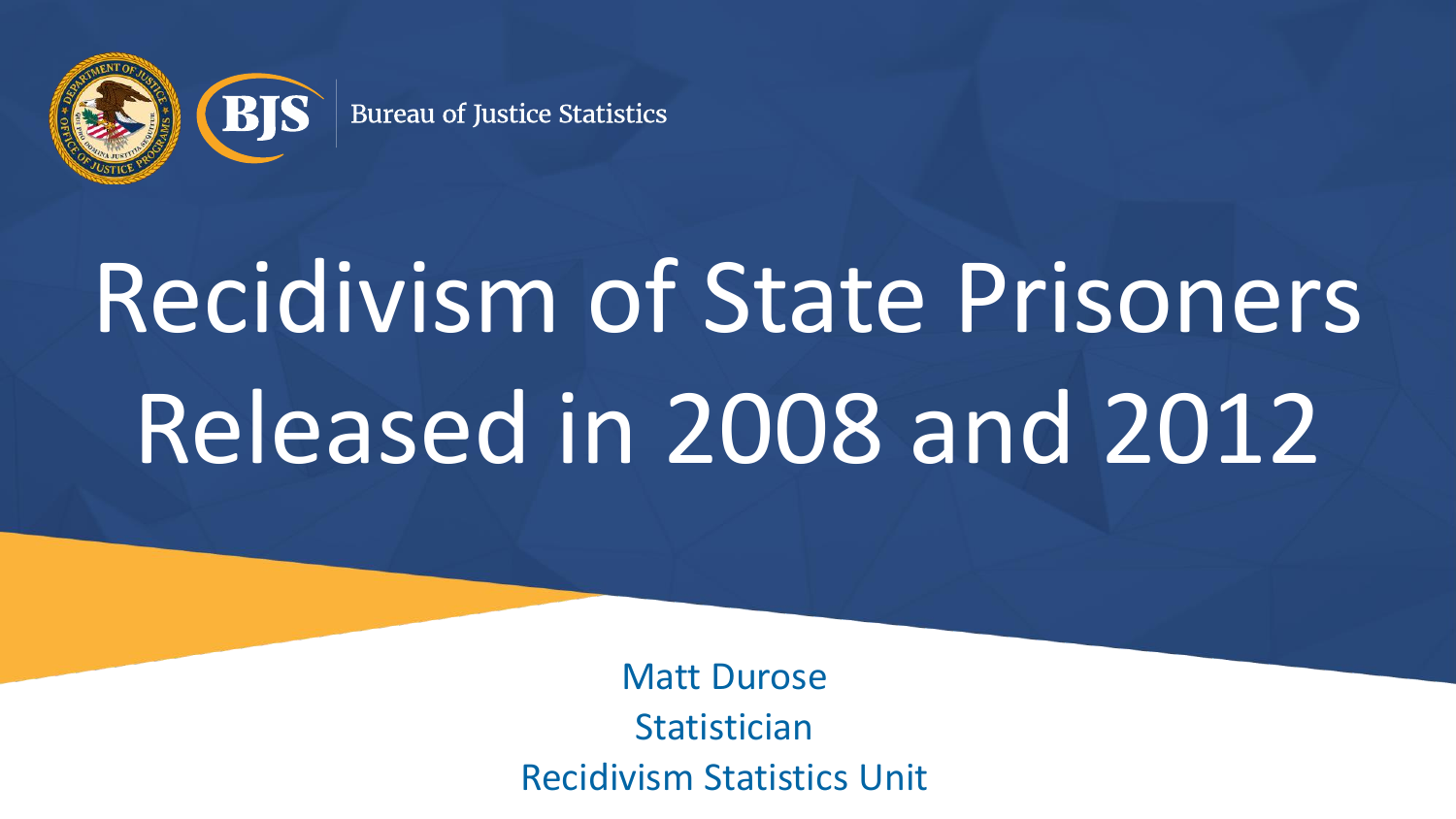#### **Presentation overview**

- 1. How is recidivism defined
- 2. New BJS studies based on largest cohort and follow-up period to date
- 3. Comparing recidivism rates over time

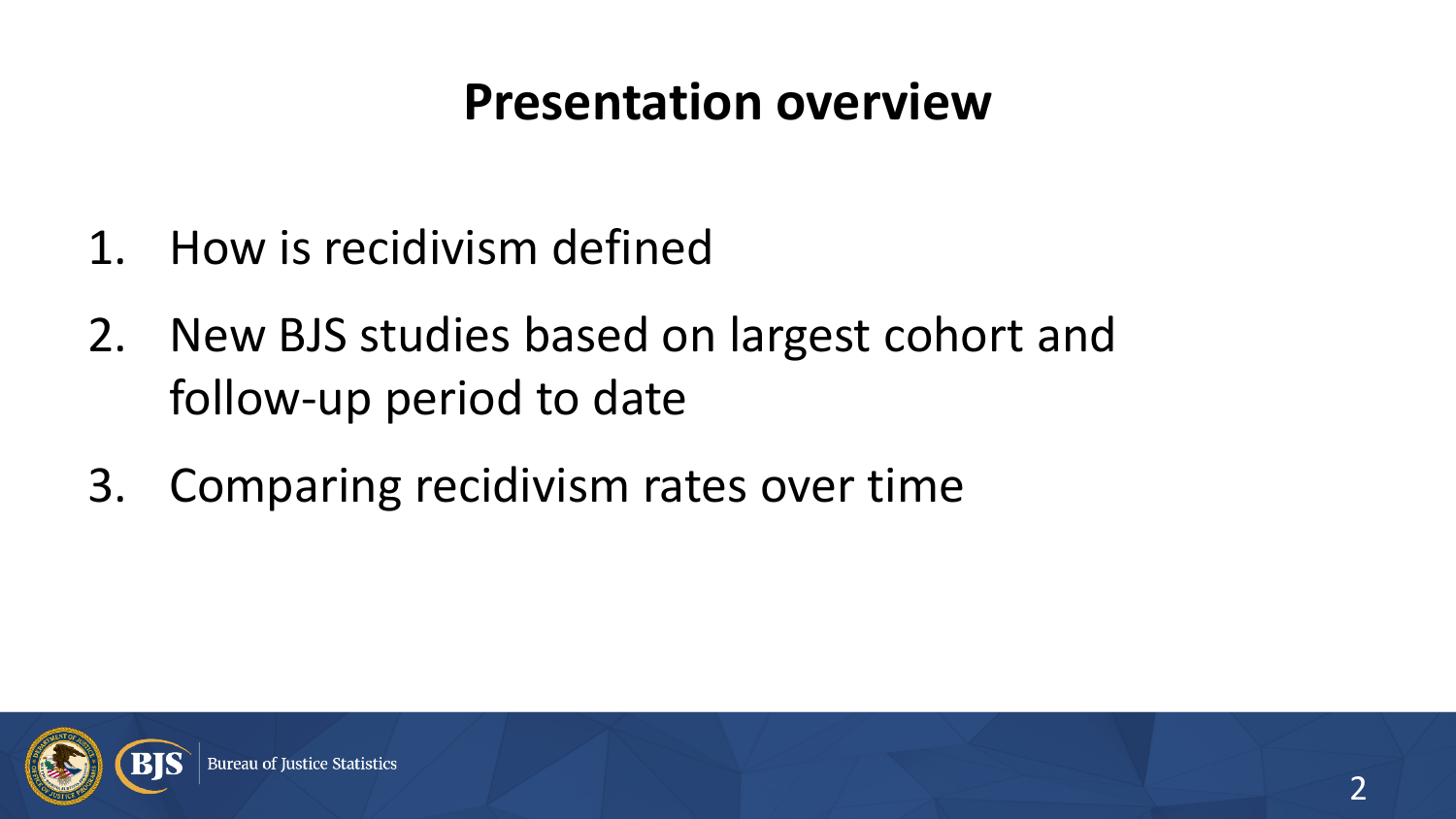## **Recidivism is defined multiple ways**

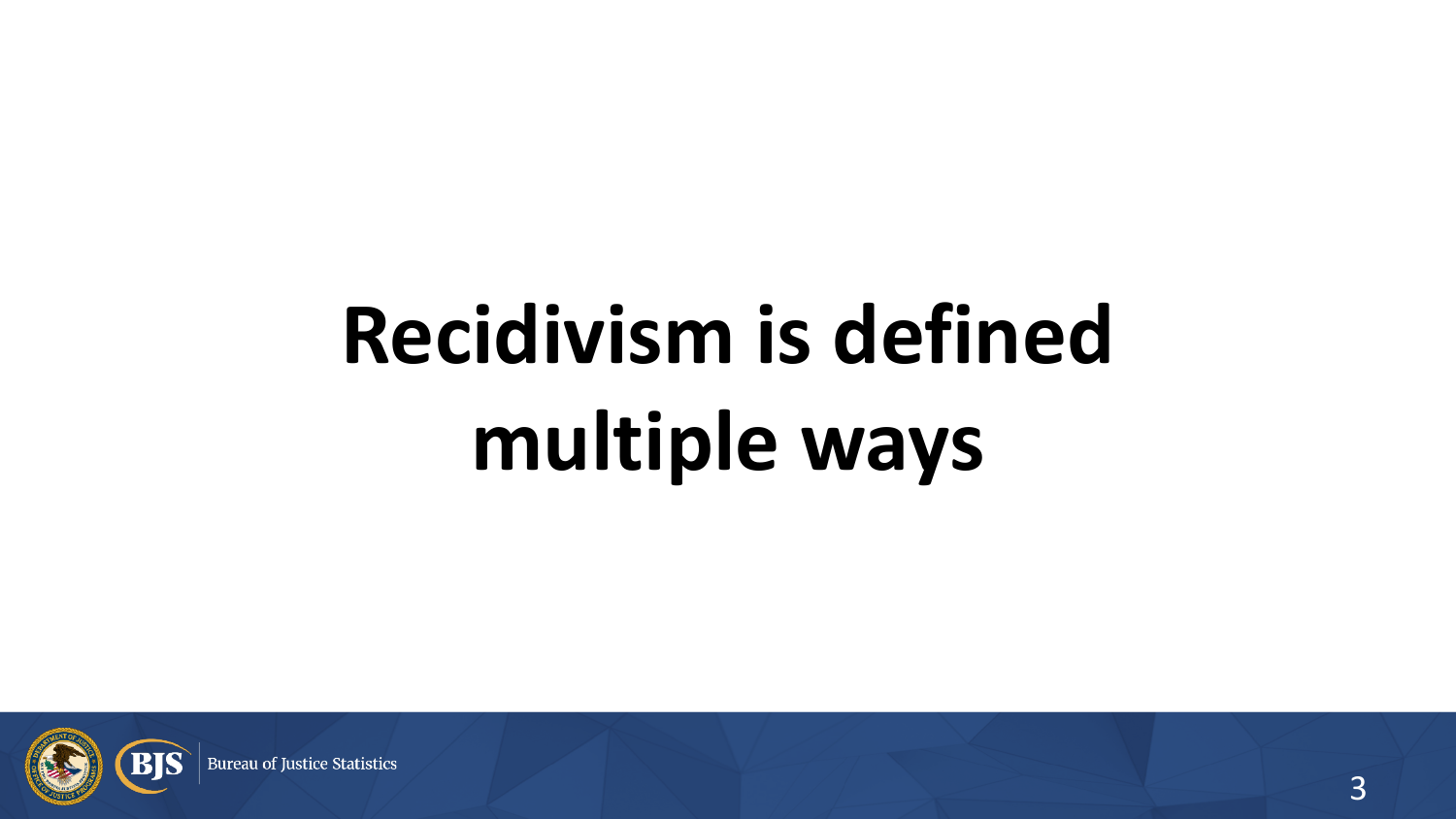#### **Recidivism measures include three common traits**

#### Starting event

Placed on probation Released from prison Outcome measure

Arrest

**Conviction** 

Return to prison

Follow-up period 1 year 3 years 5 years 8 years 10 years

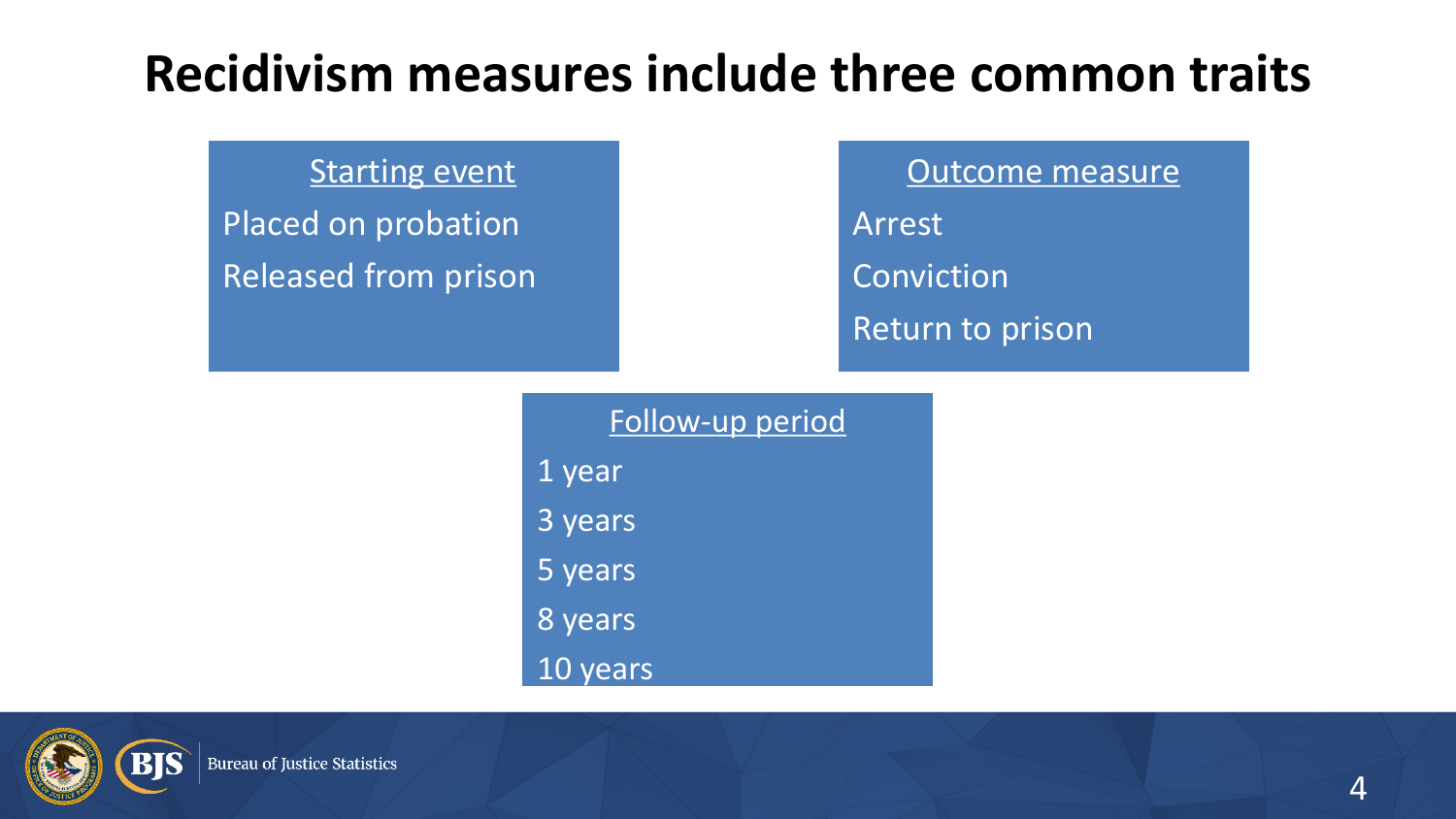#### **BJS has studied recidivism since the early 1980's**

Follow-up period (Years)



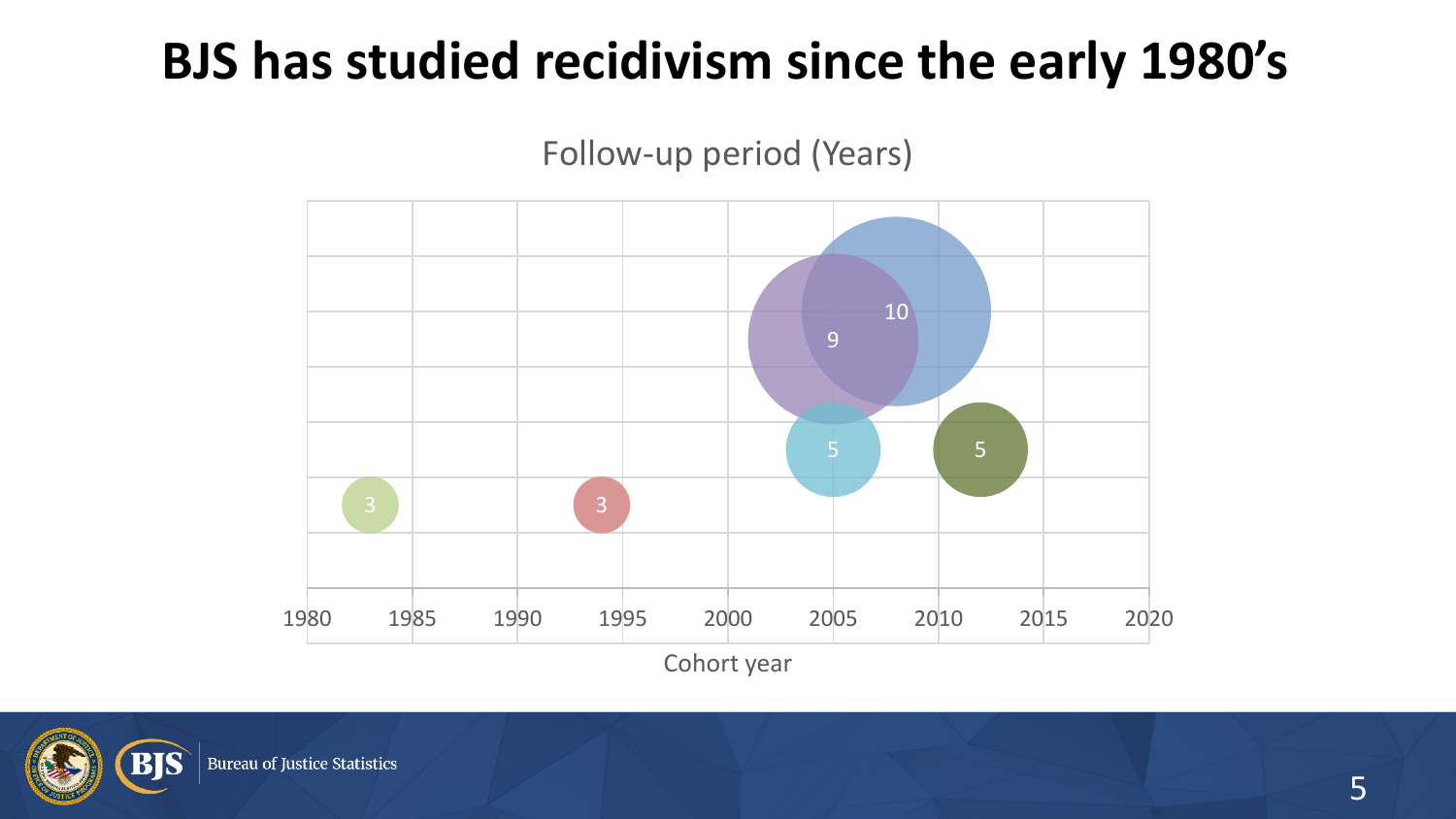### **Multiple data sources used for sample selection and outcome measures**

#### **Prisoner records**

Prison admission and release dates

Demographic characteristics

Prison commitment offenses

Sentence length

#### **Criminal history data**

Data prior to and following prison release

Data within and outside the state where released

- Arrests
- Convictions
- Incarcerations

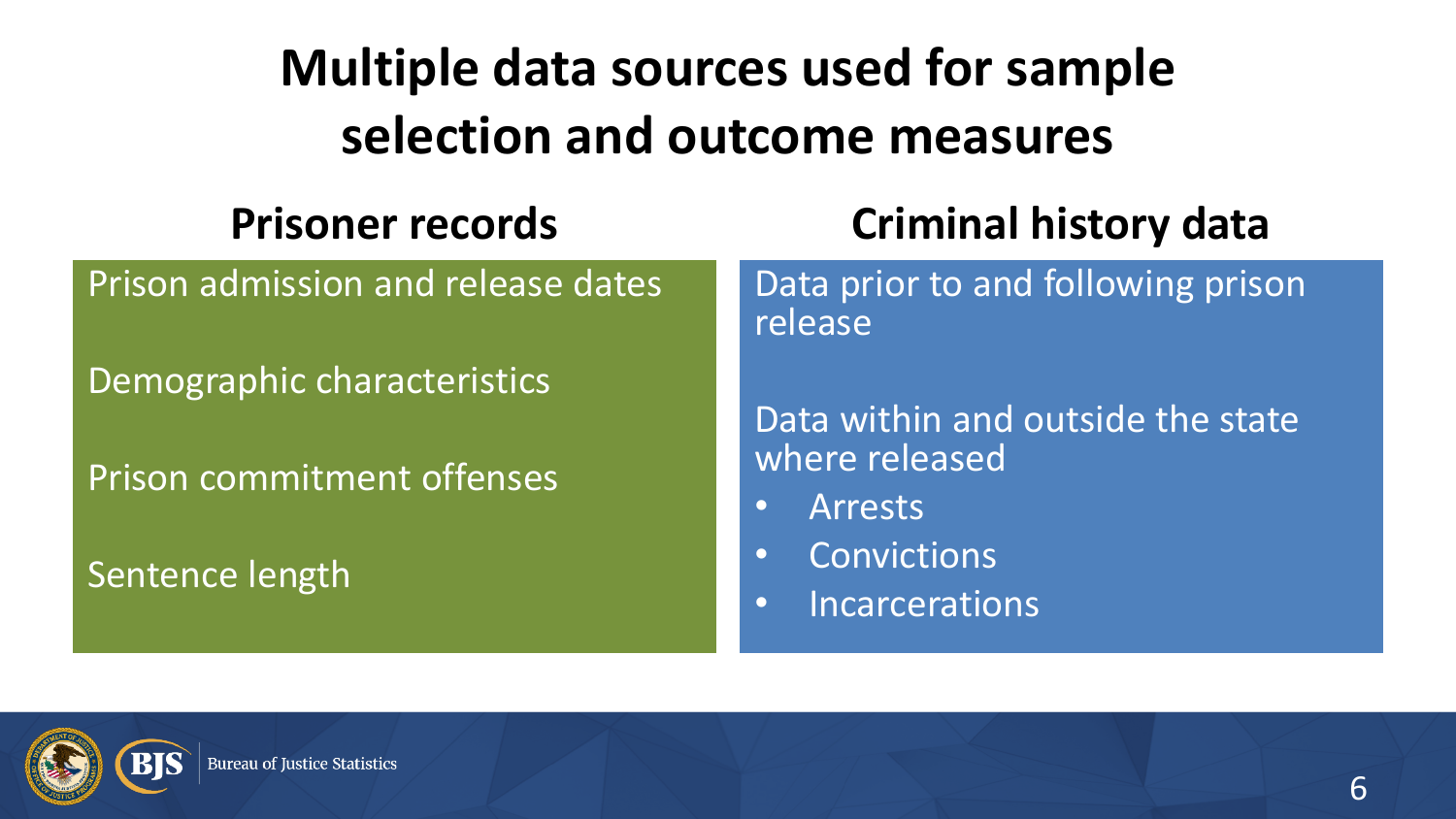### Recidivism of Prisoners Released in 34 States in 2012: A 5-Year Follow-Up Period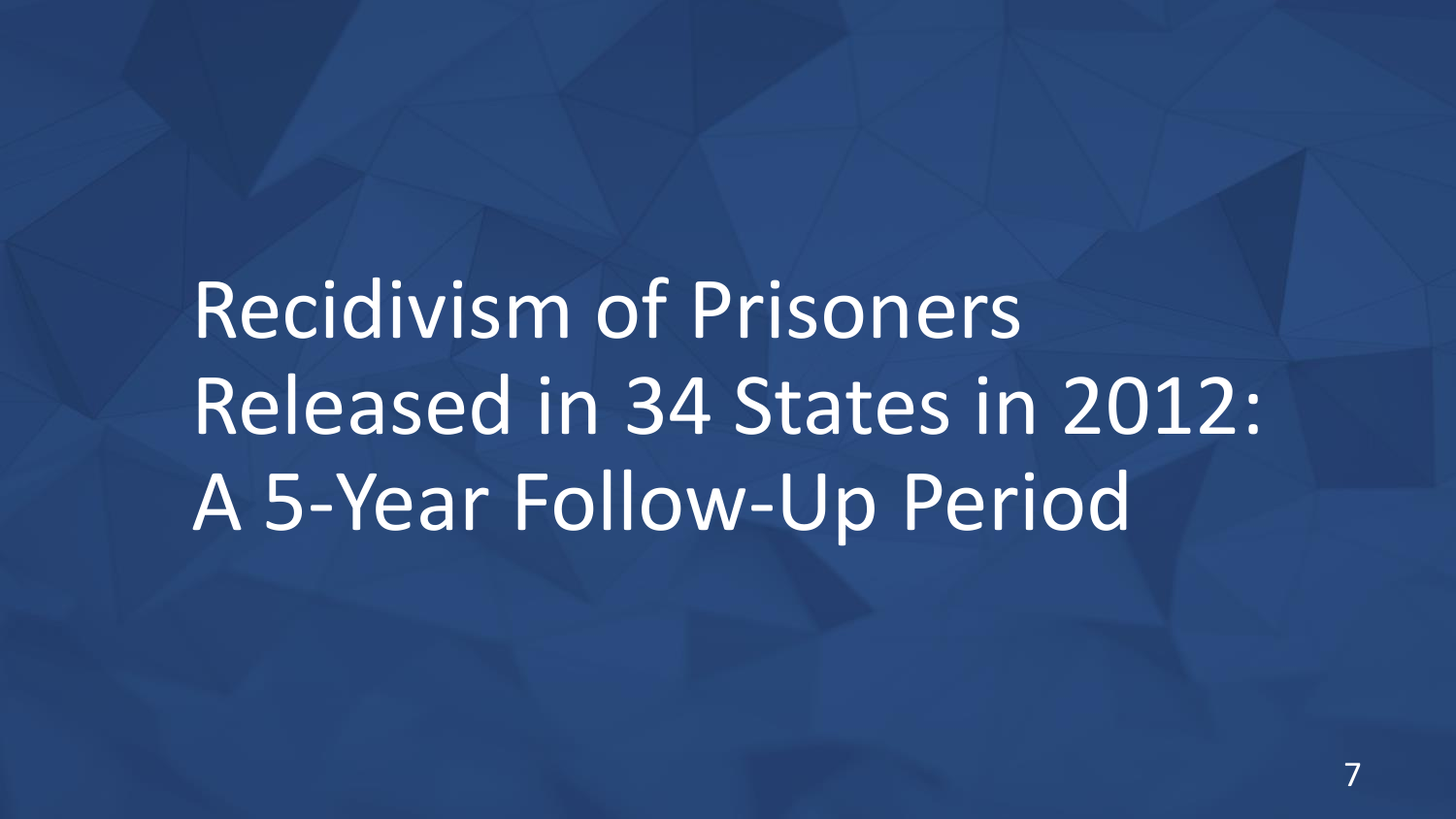#### **Largest sample for a BJS recidivism study to date**



- State prisoners released in 2012 in 34 states
- Sampled 92,100 to represent 408,300 prisoners
- 79% of all prisoners released nationwide
- 5-year follow-up period

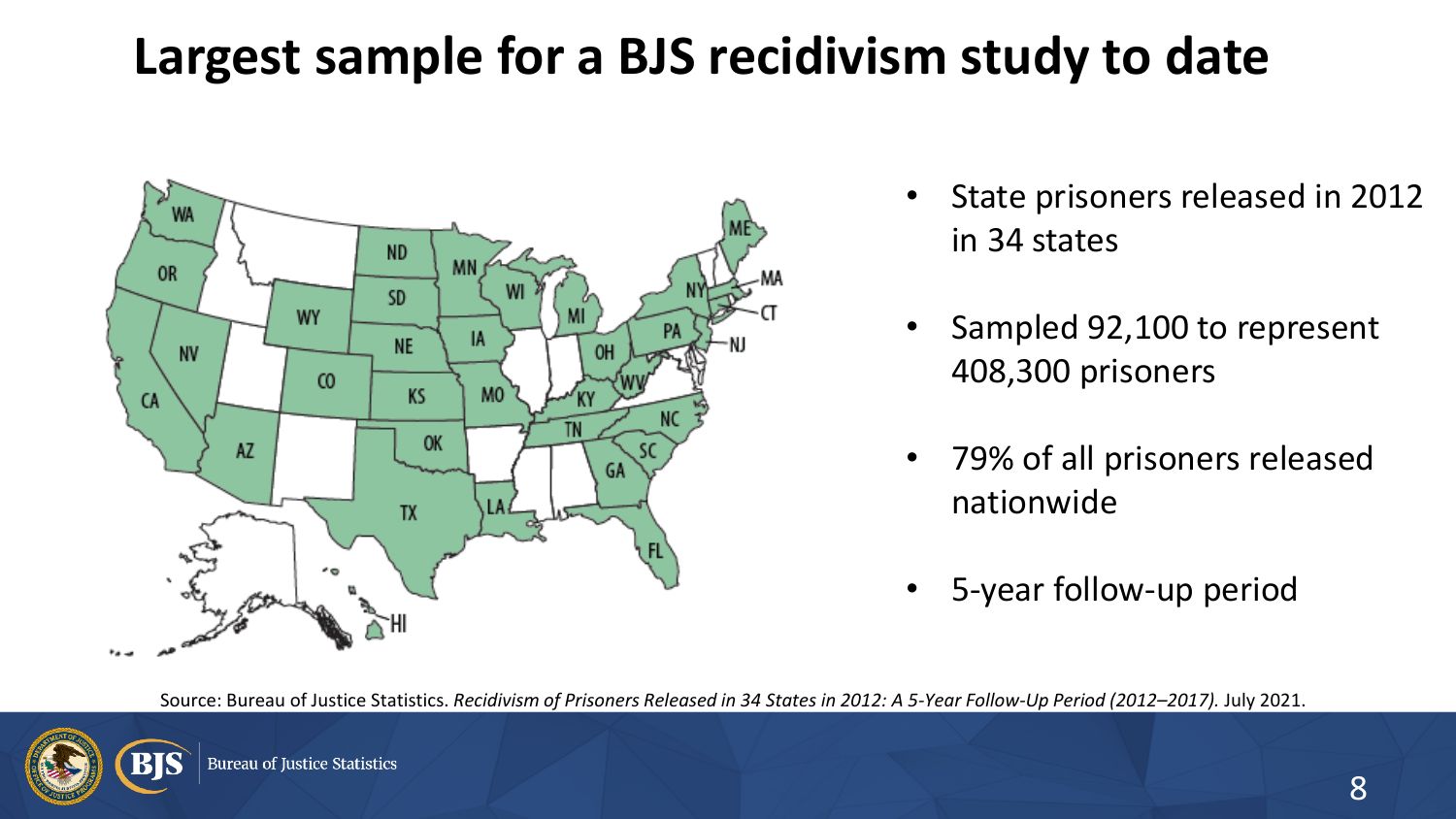#### **Males accounted for 9 in 10 prisoners released in 2012**



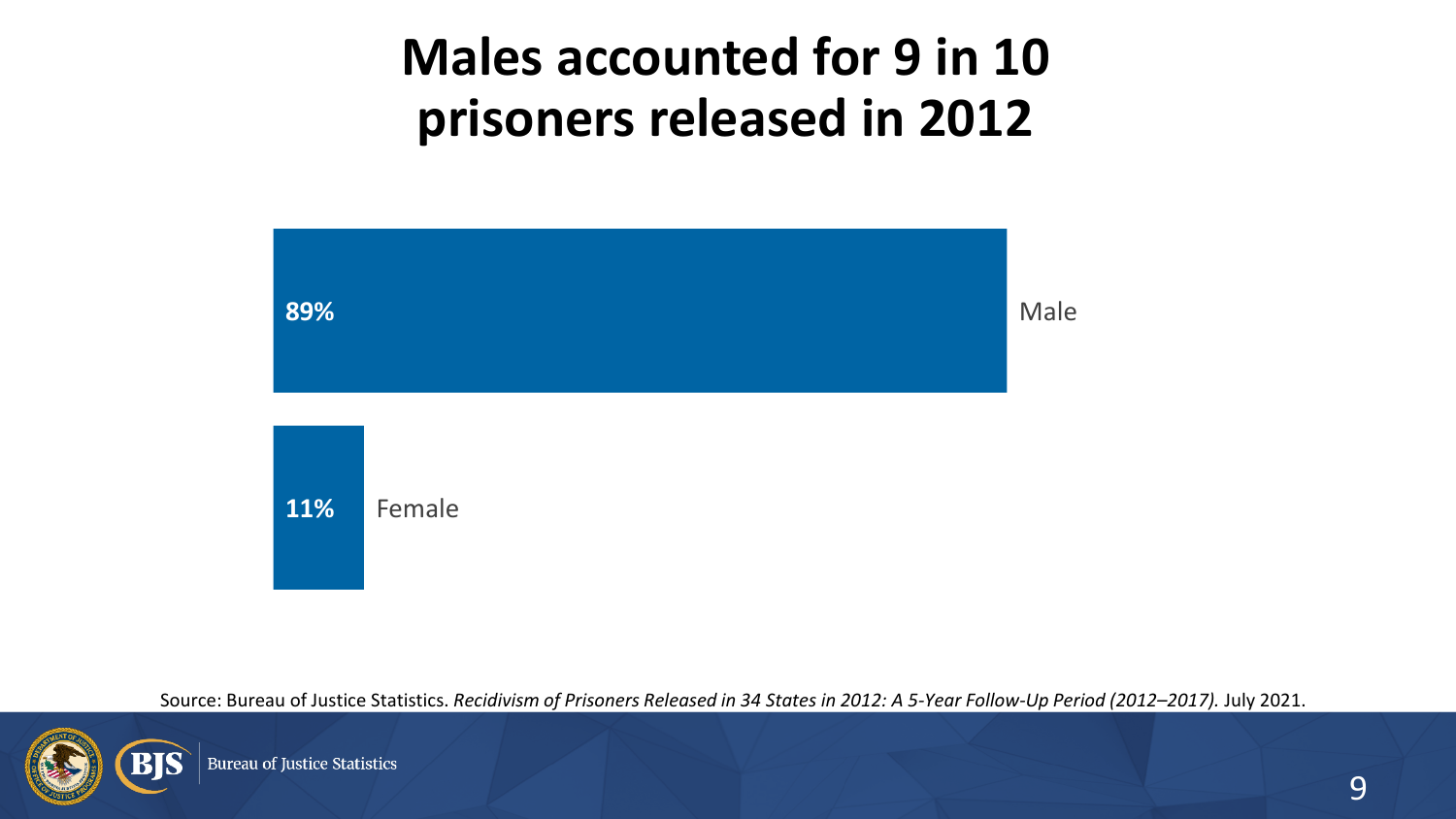#### **White prisoners comprised the largest percentage of prisoners released in 2012**



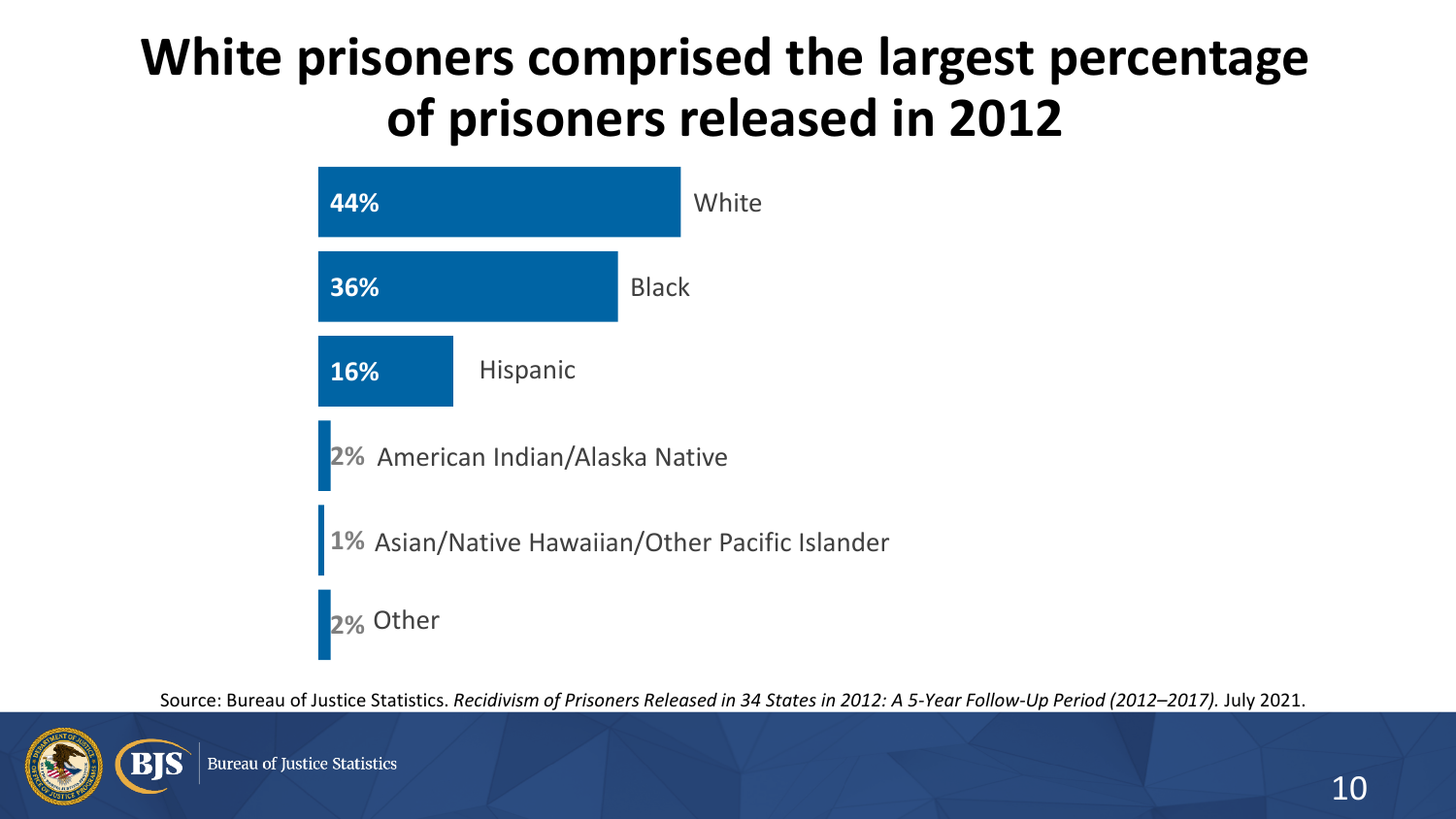#### **The median age of prisoners released in 2012 was 33**



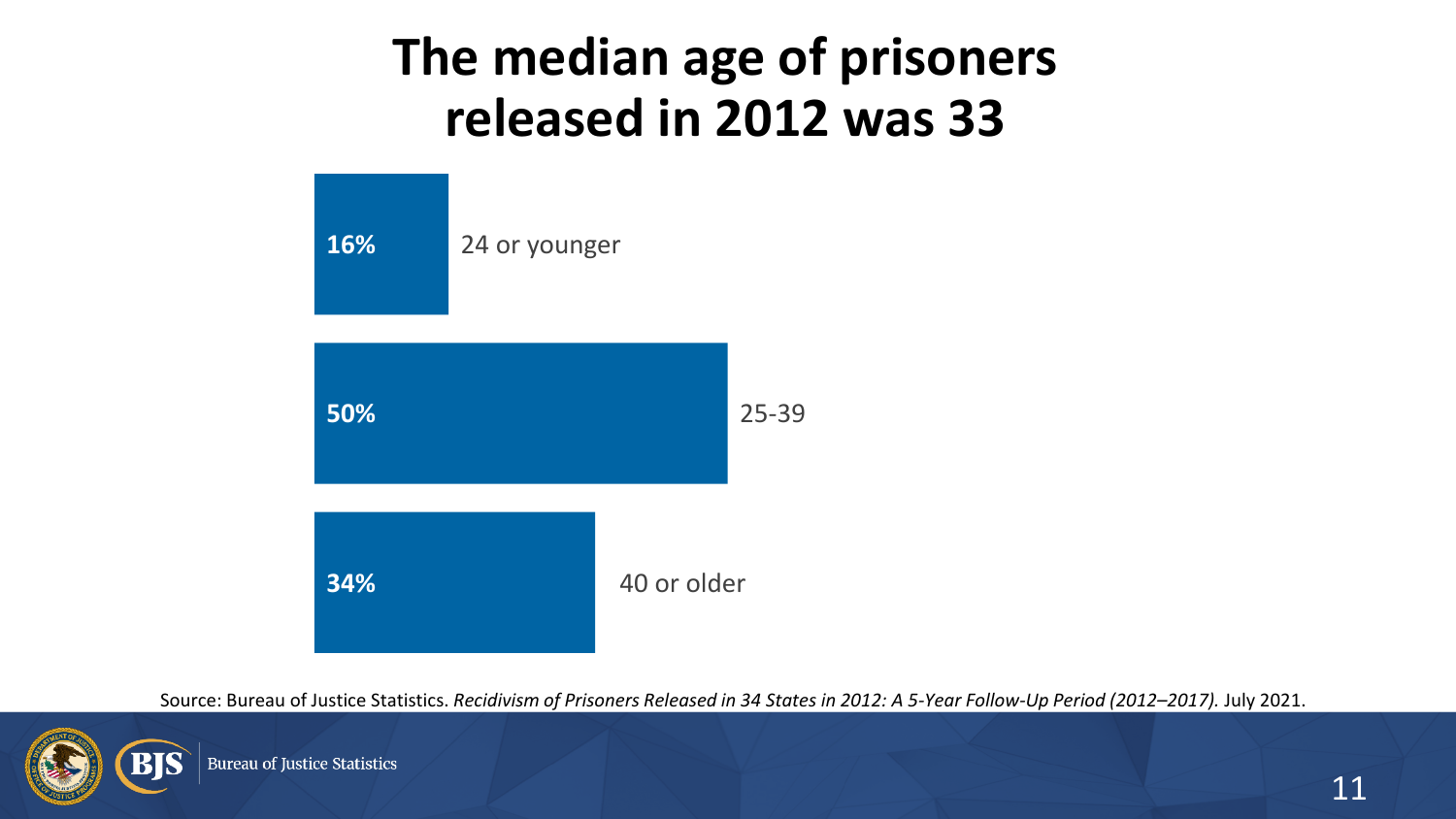#### **About 1 in 4 prisoners were serving time for a violent offense**



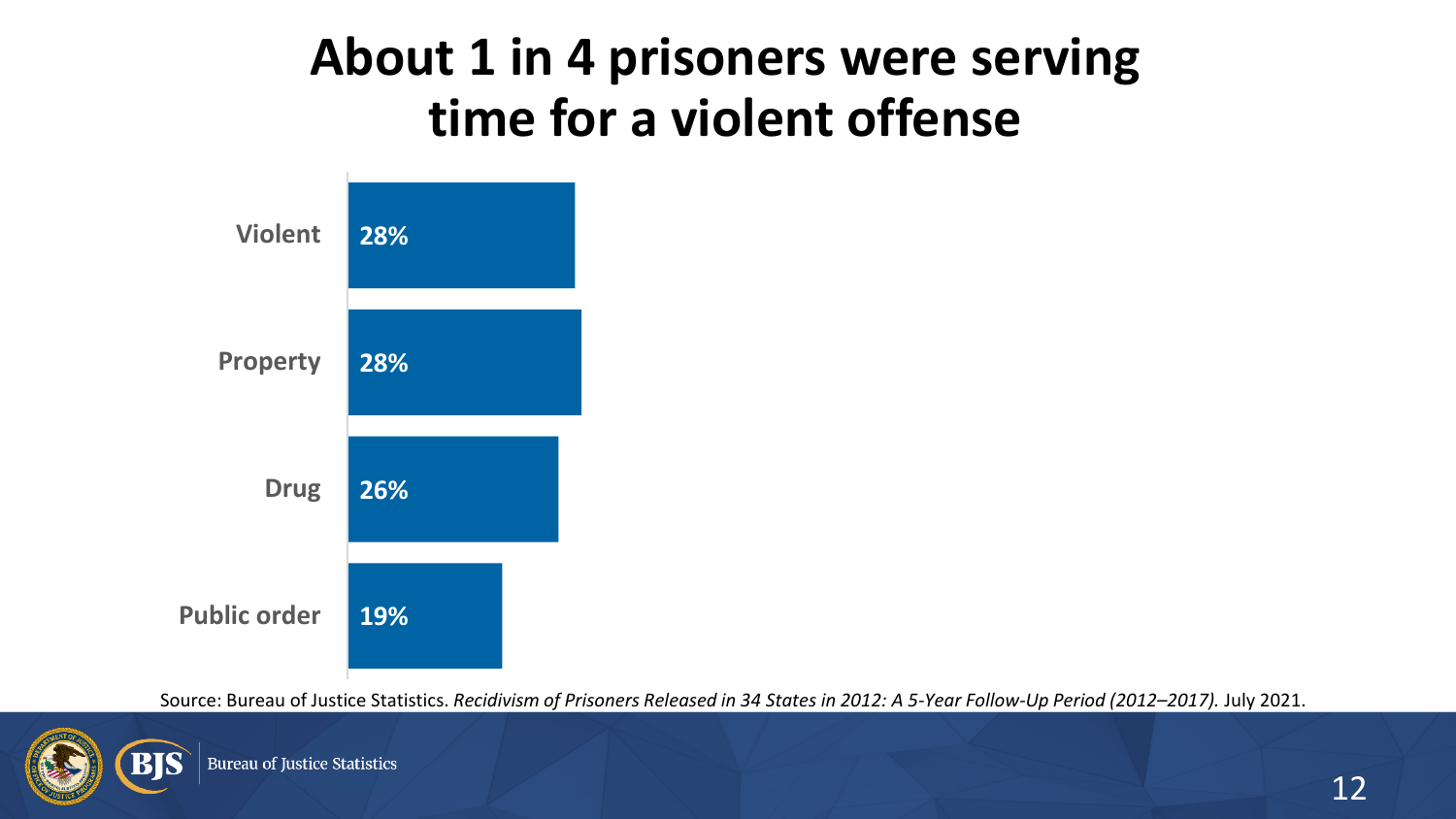#### **About 4 in 10 prisoners had 10 or more prior arrests**



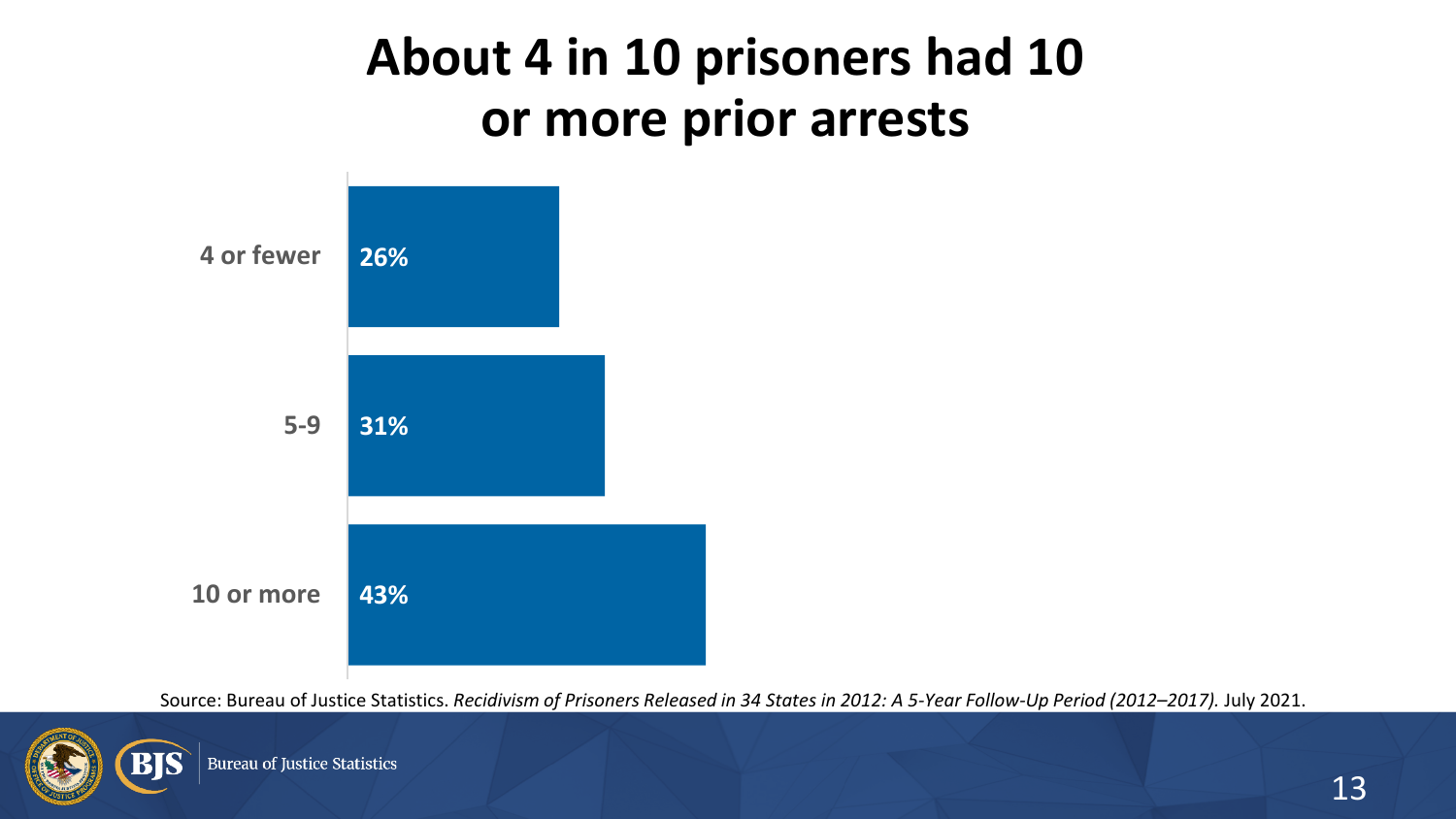#### **7 in 10 prisoners released were arrested and about half returned to prison**



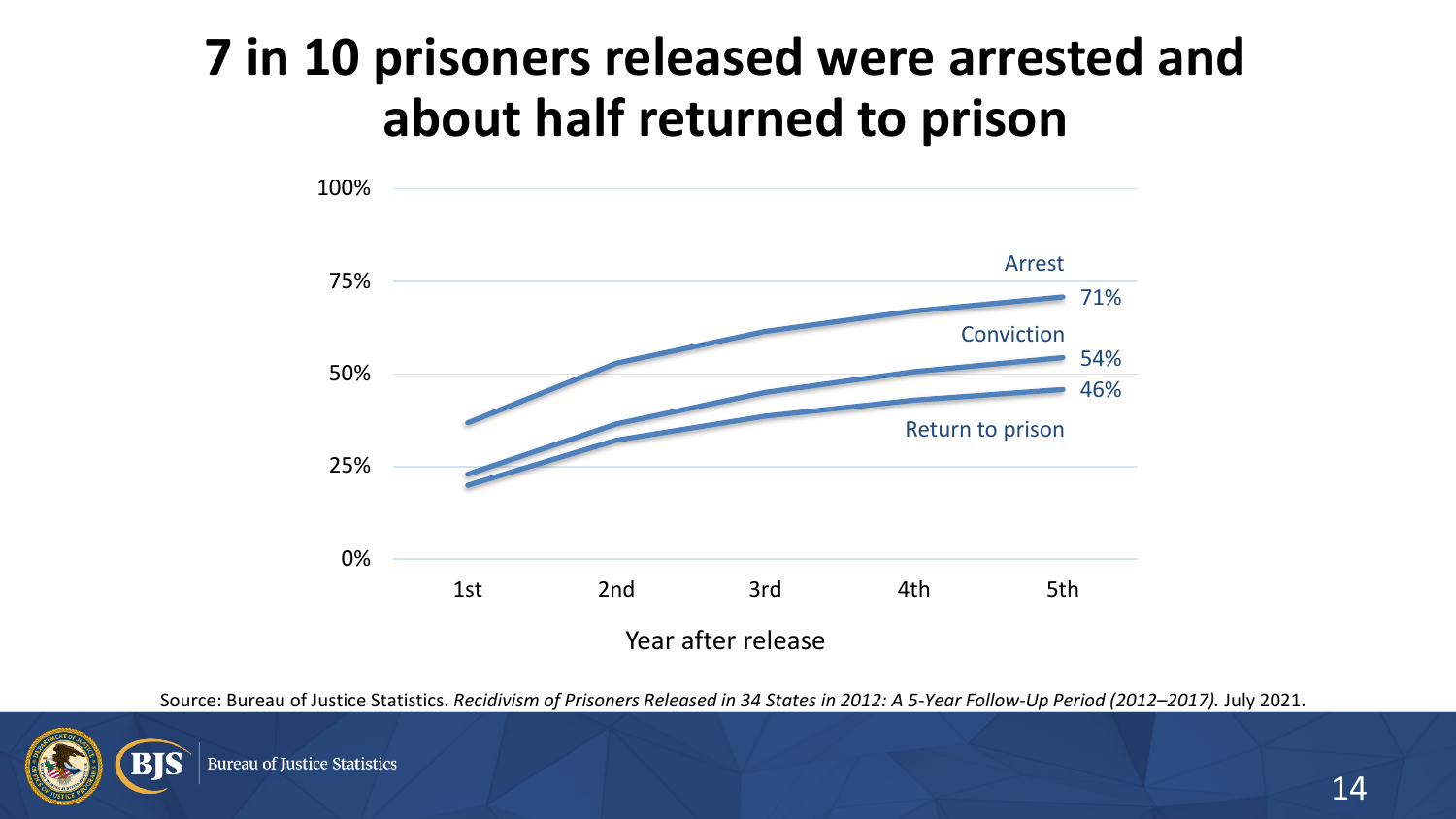#### **Younger persons were arrested at higher rates than older persons following release**



Note: All reported differences are significant at the 95% confidence level.

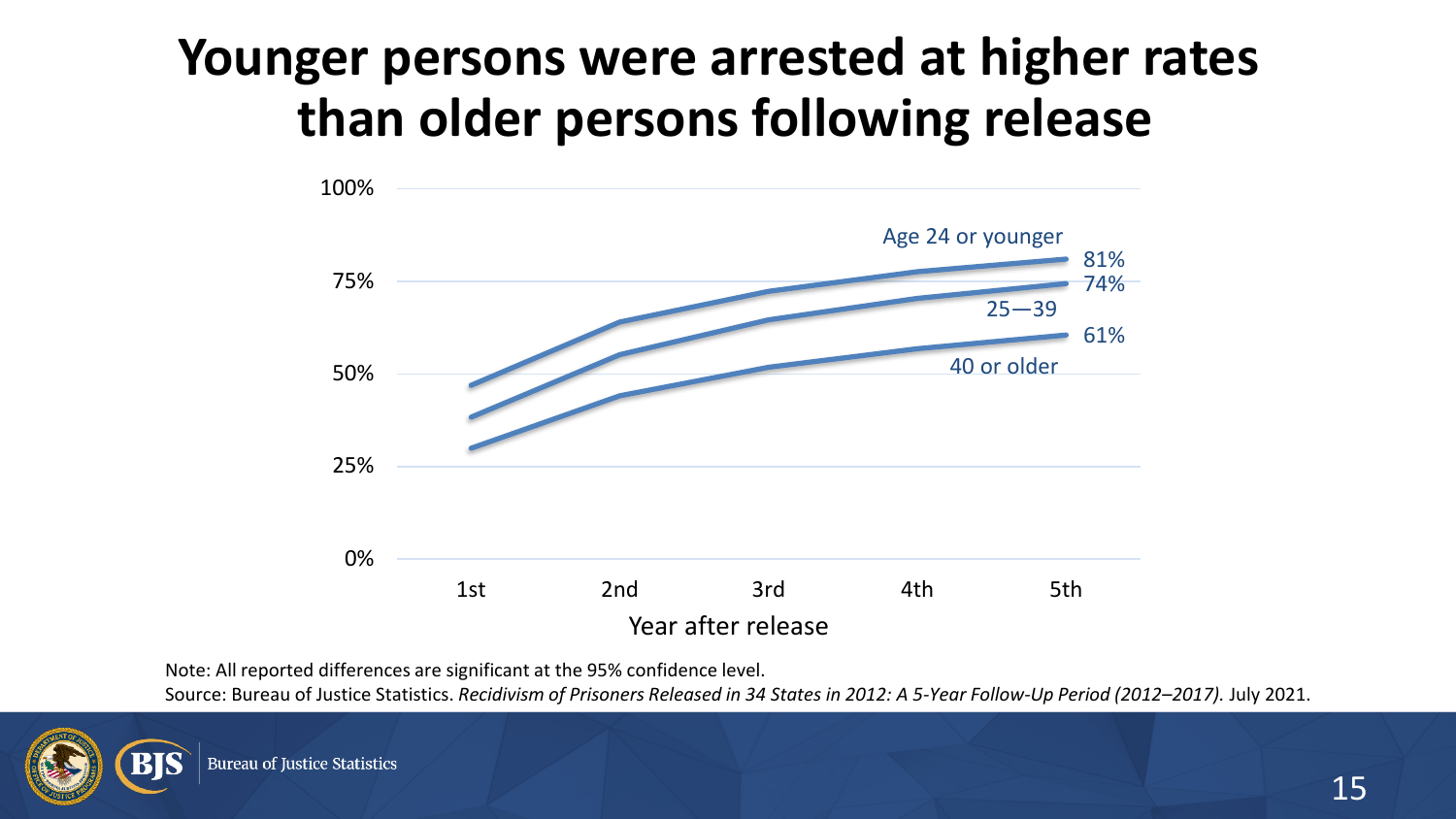#### **Those with more prior arrests in their criminal history were re-arrested at higher rates**



#### Year after release

Note: All reported differences are significant at the 95% confidence level.

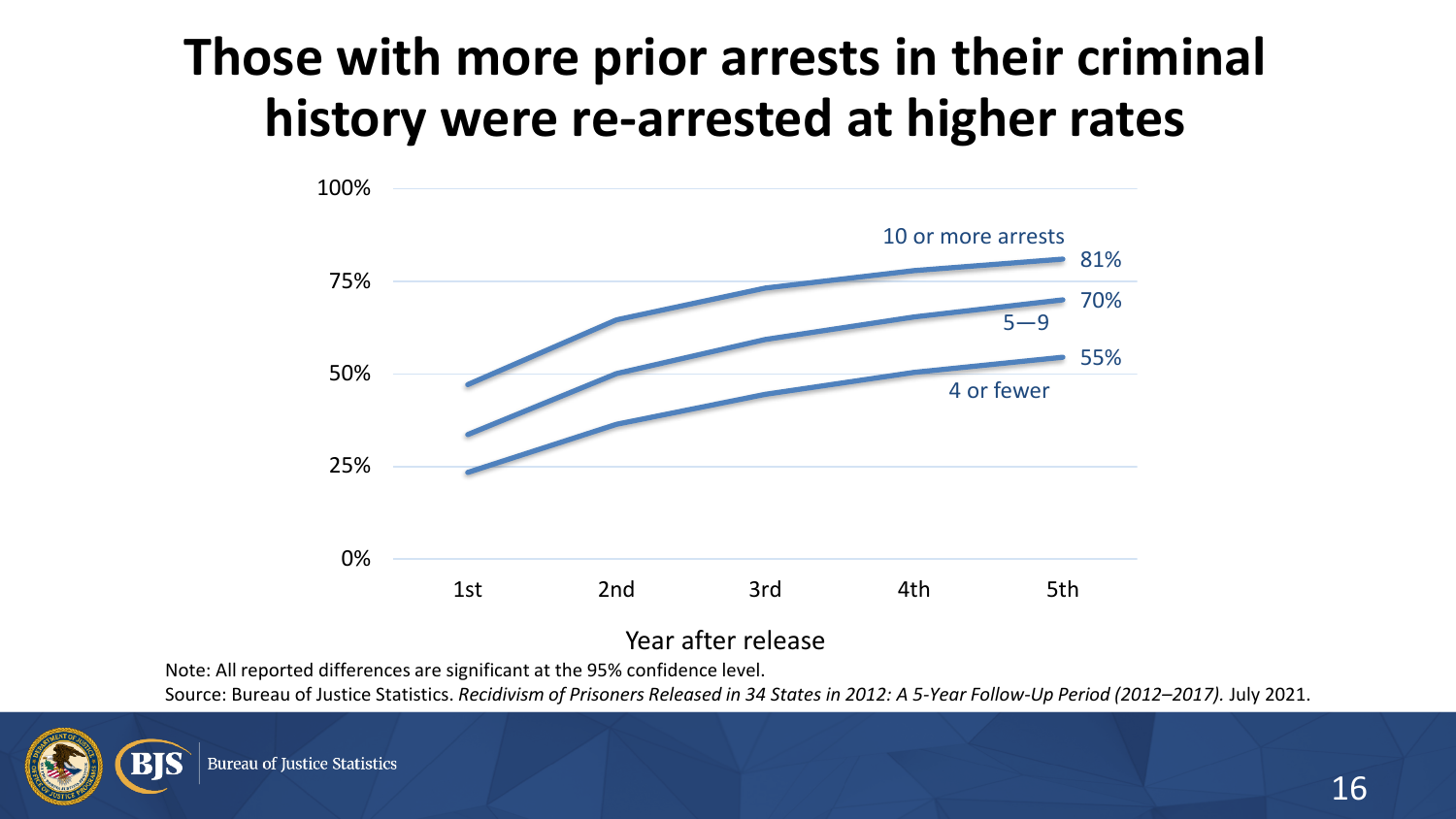#### **1 in 3 were arrested for a drug offense**



Post-release arrest offenses within 5 years

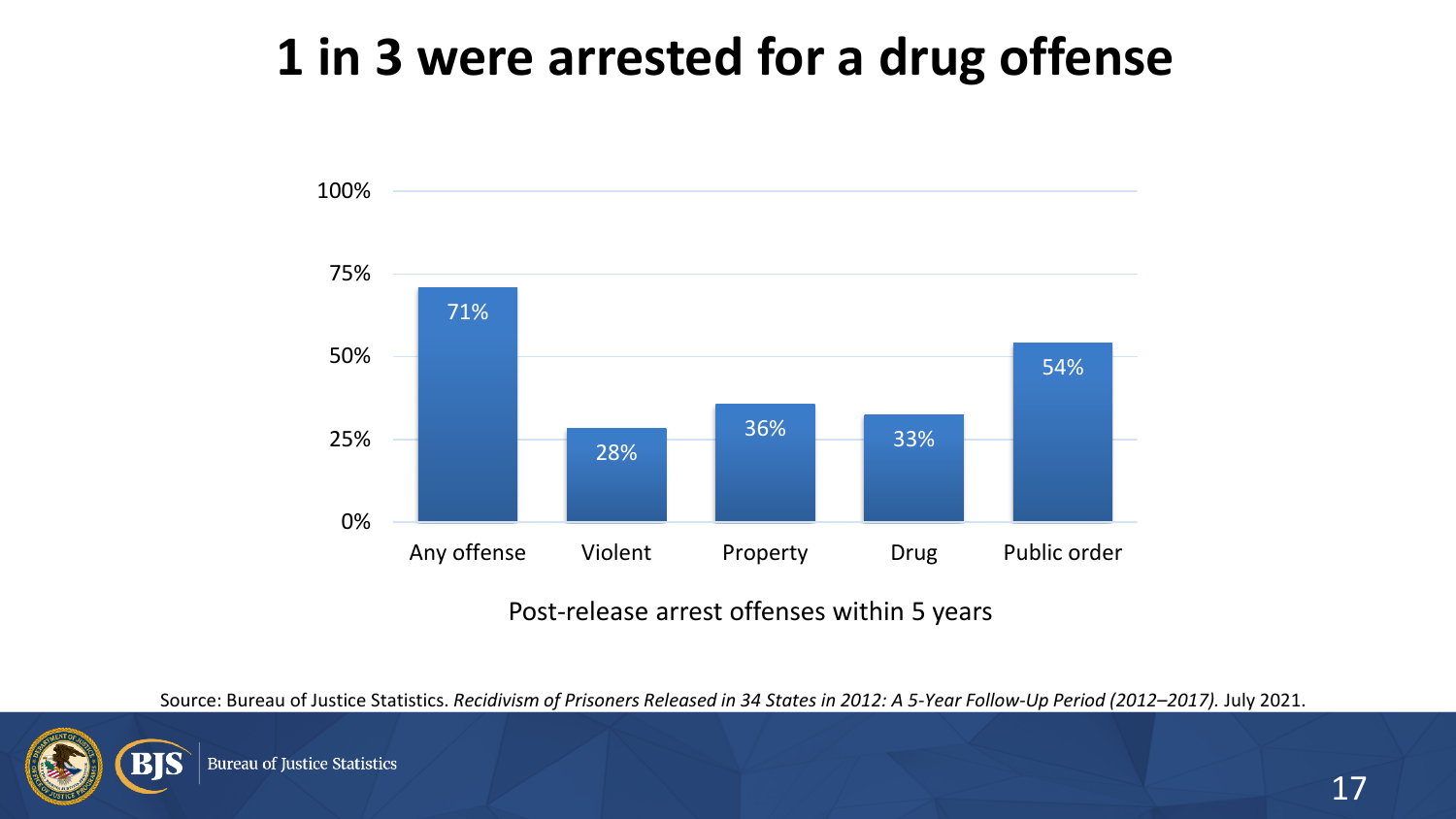### **Other key findings**

- About 1 in 10 were arrested within 5 years outside of the state that released them.
- An estimated 1.1 million arrests occurred within 5 years.
- The annual arrest percentage declined from 37% in Year 1 to 26% in Year 5.

Note: All reported differences are significant at the 95% confidence level. Source: Bureau of Justice Statistics. *Recidivism of Prisoners Released in 34 States in 2012: A 5-Year Follow-Up Period (2012–2017).* July 2021.

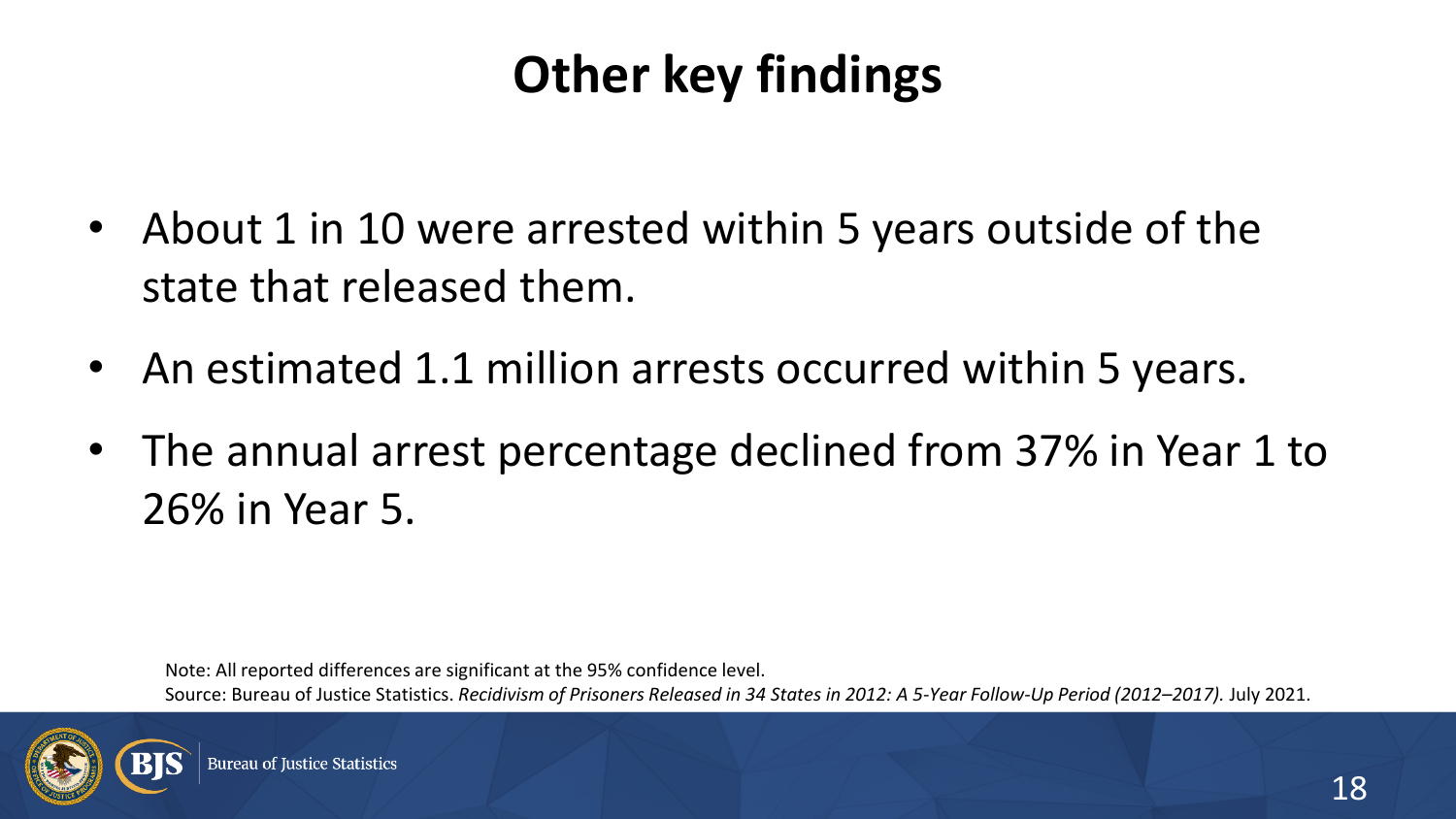## Recidivism of Prisoners Released in 24 States in 2008: A 10-Year Follow-Up Period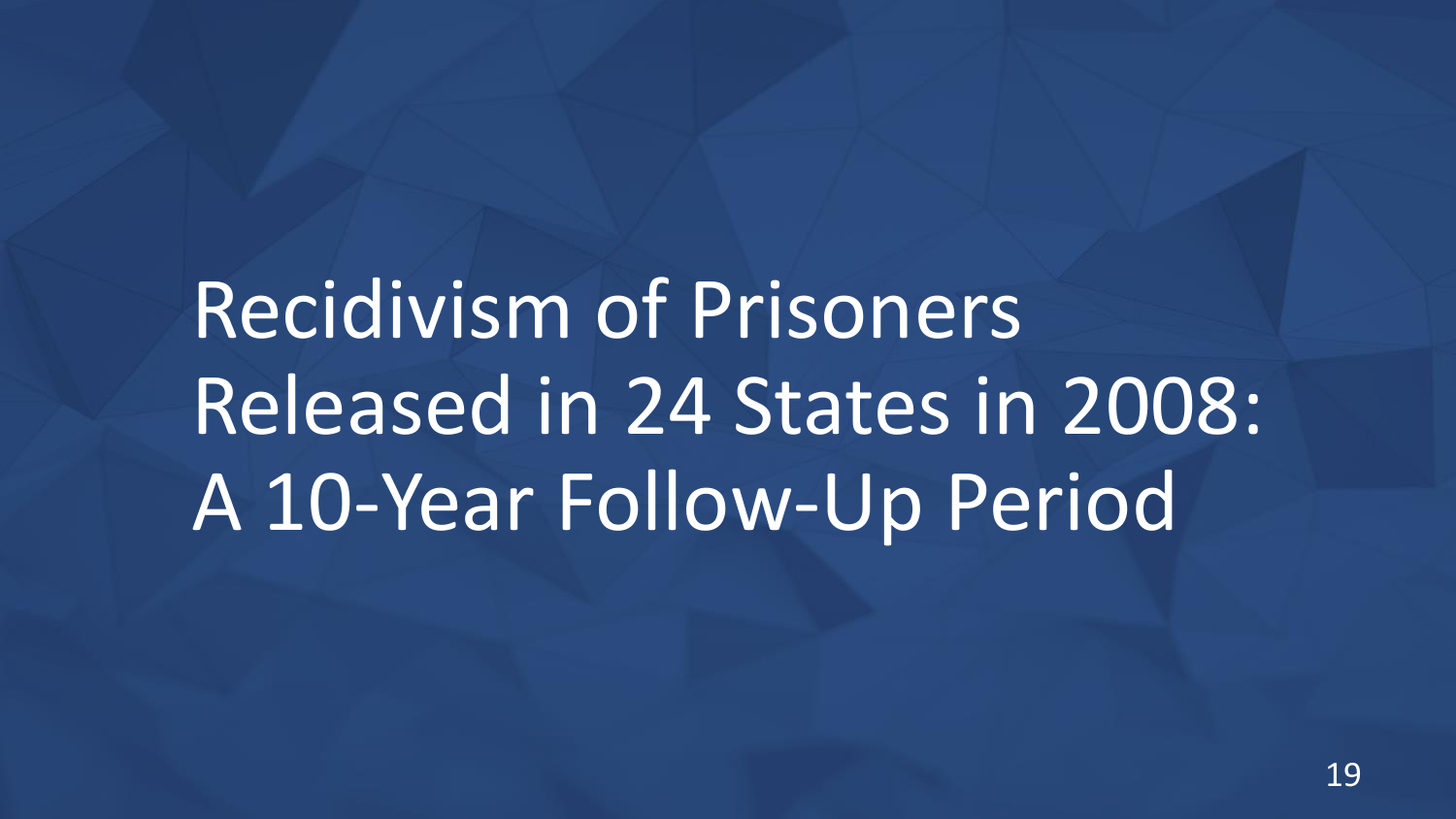#### **Longest follow-up period for a BJS recidivism study to date**



- State prisoners released in 2008 in 24 states
- Sampled 73,600 to represent 409,300 prisoners
- 69% of all prisoners released nationwide
- 10-year follow-up period

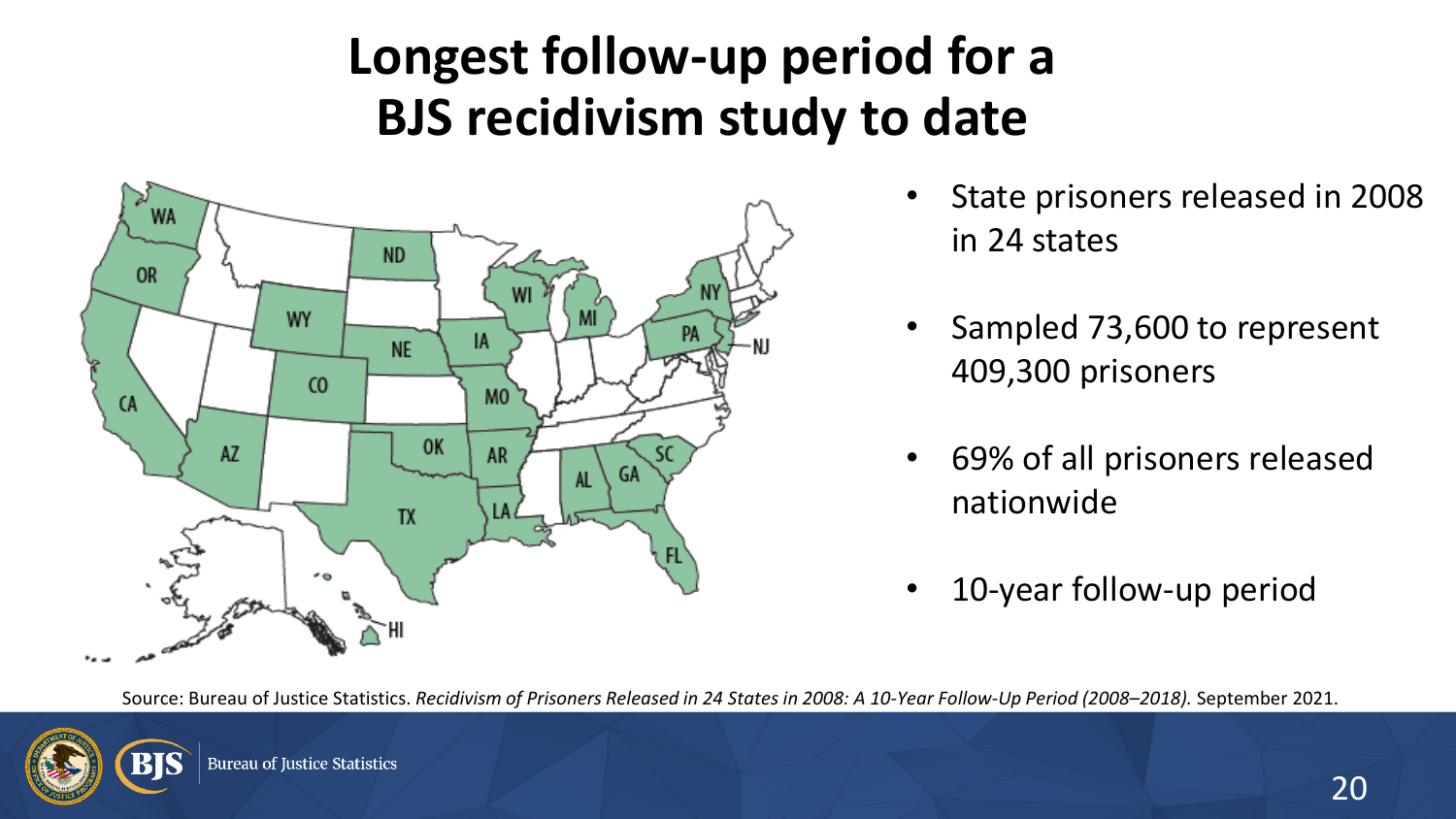#### **Annual arrest rates declined from Year 1 to Year 5**



Note: All reported differences are significant at the 95% confidence level.

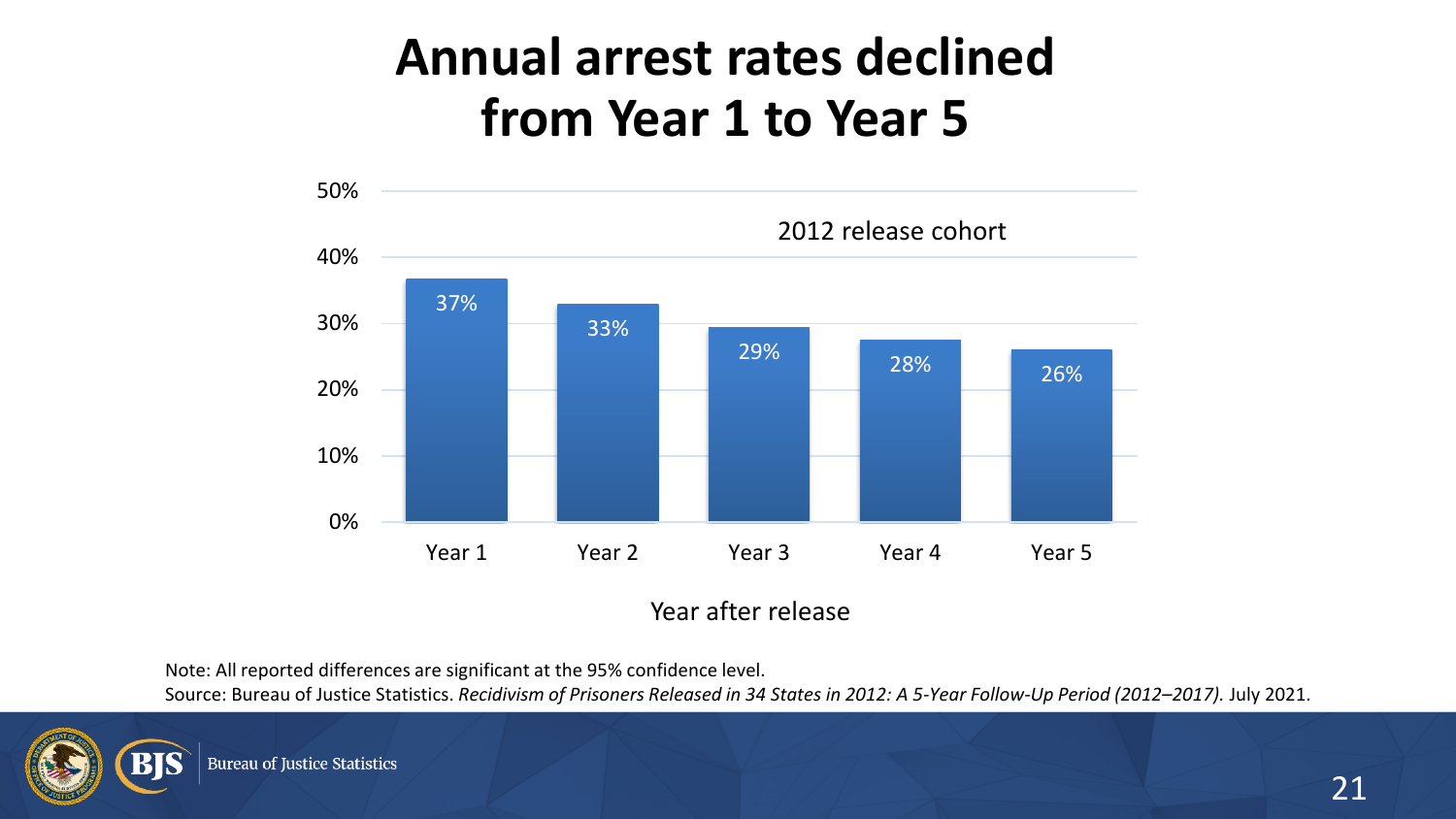#### **Annual arrest rates declined from Year 5 to Year 10**



#### Year after release

Note: All reported differences are significant at the 95% confidence level.

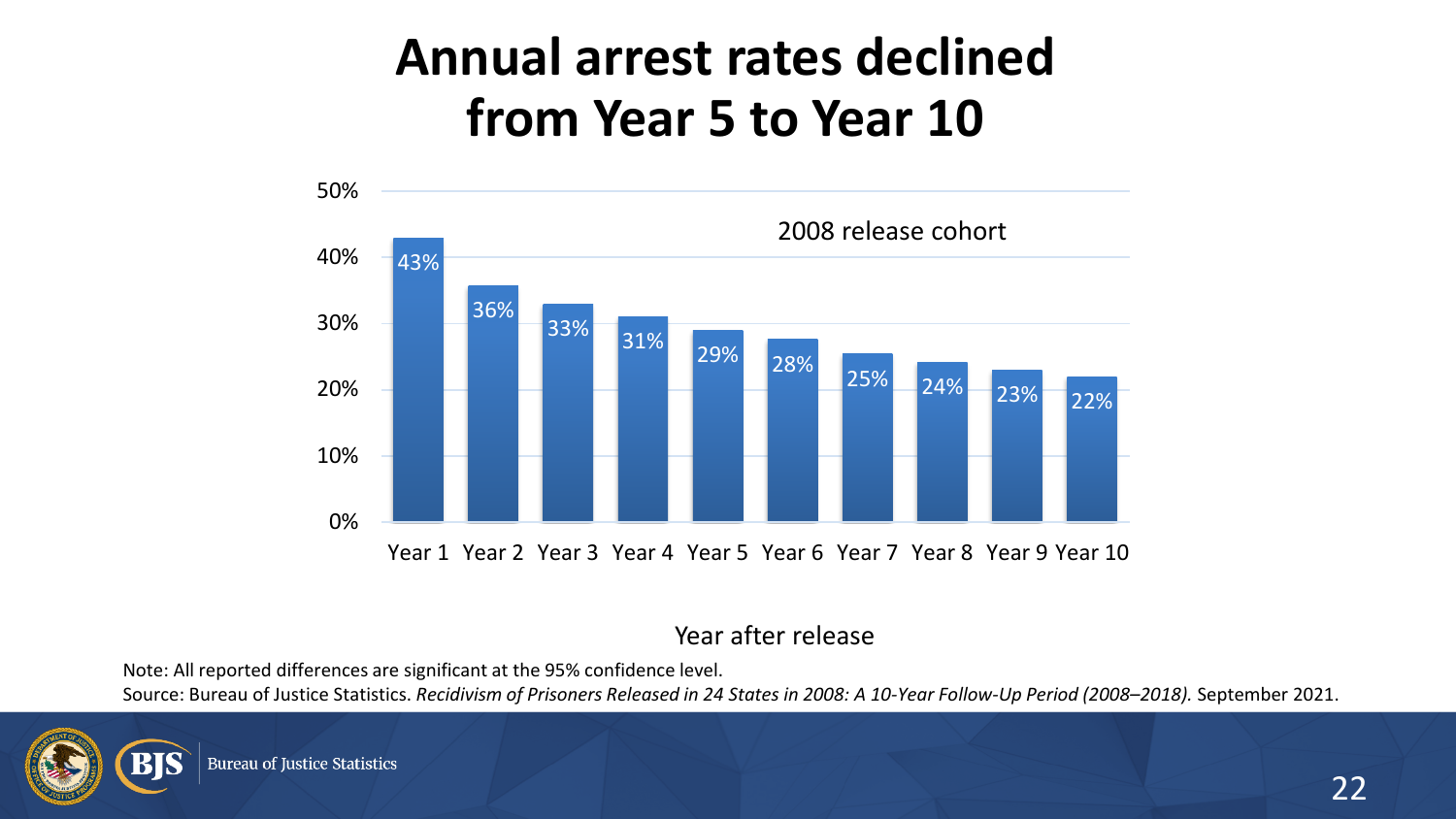#### **Females had lower arrest rates than males from Year 1 to Year 10**



Year after release

Note: All reported differences are significant at the 95% confidence level.

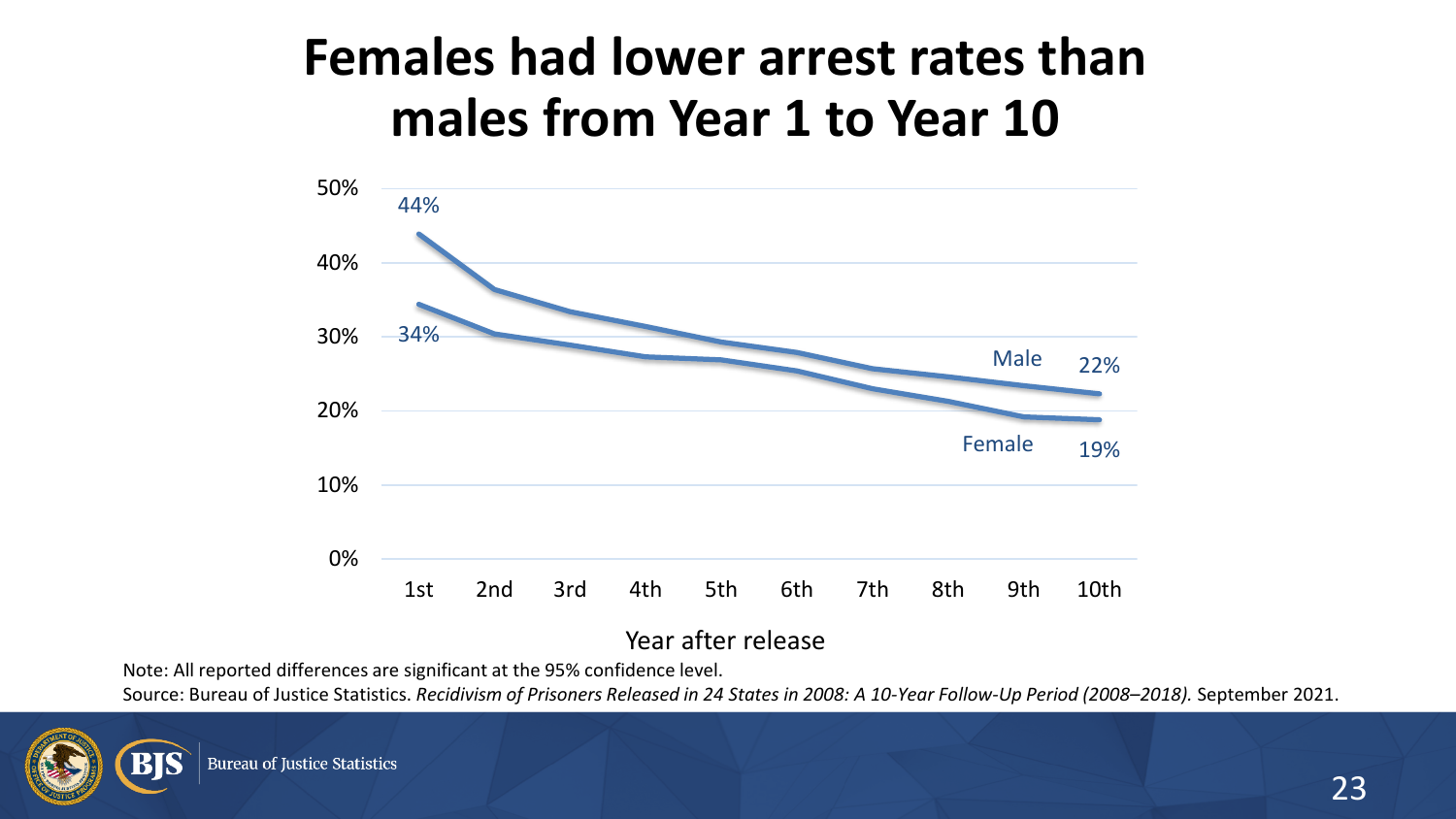## **Have recidivism rates changed over time?**

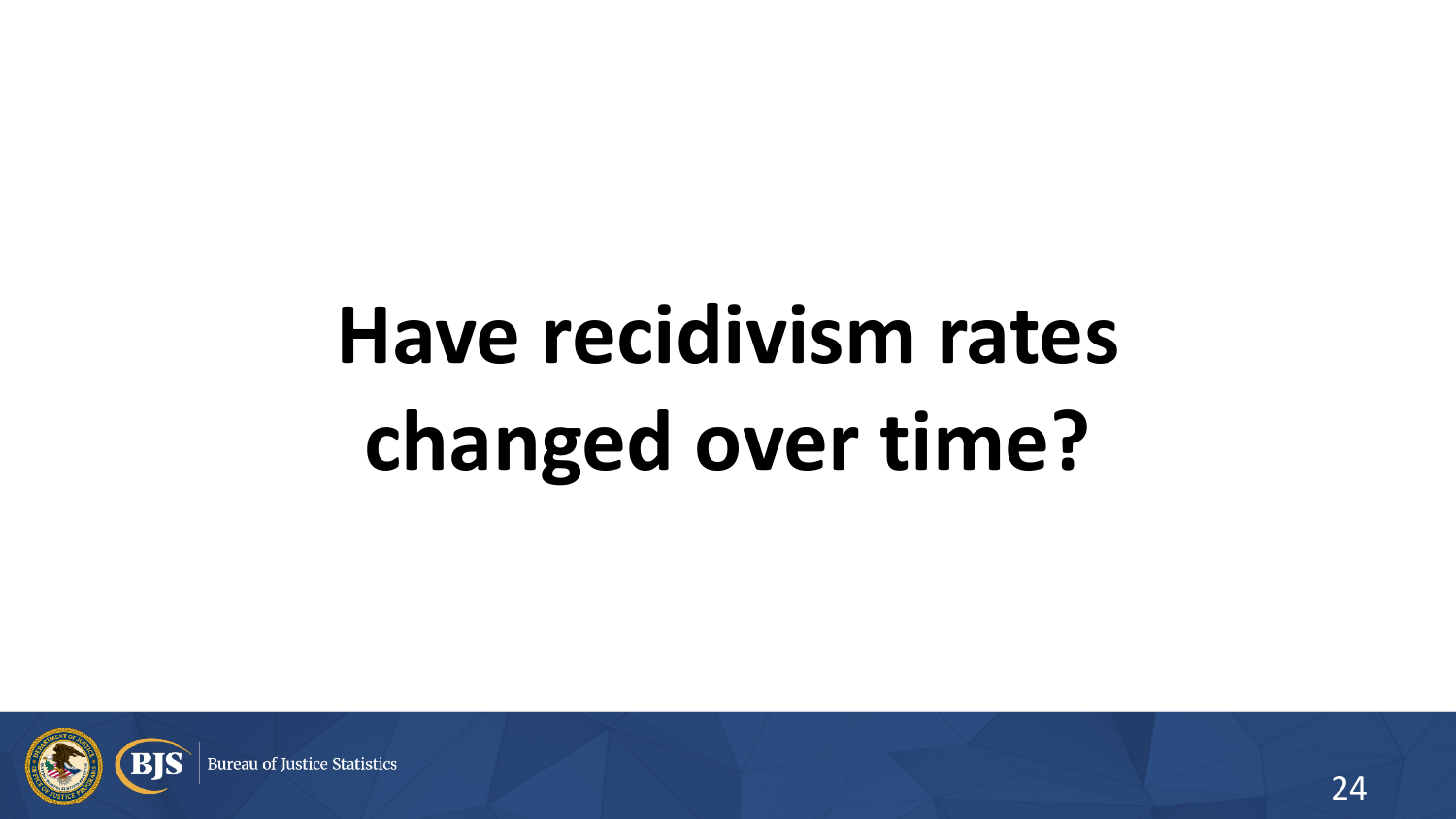#### **Percent arrested for any offense within 5 years declined from 2005 to 2012**



Note: All reported differences are significant at the 95% confidence level.

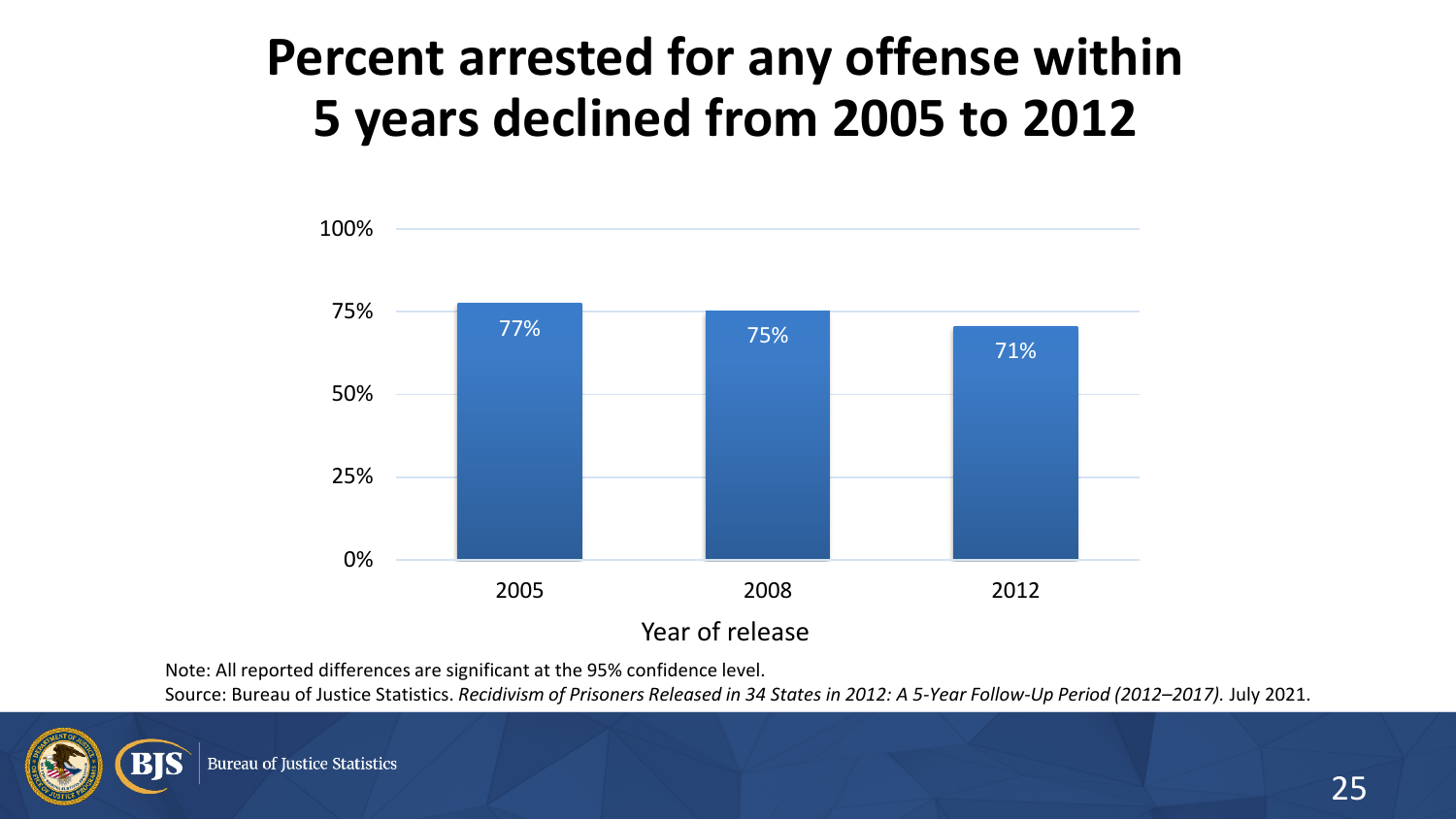#### **Percent arrested for a violent offense within 5 years was similar among those released in 2005 and 2012**



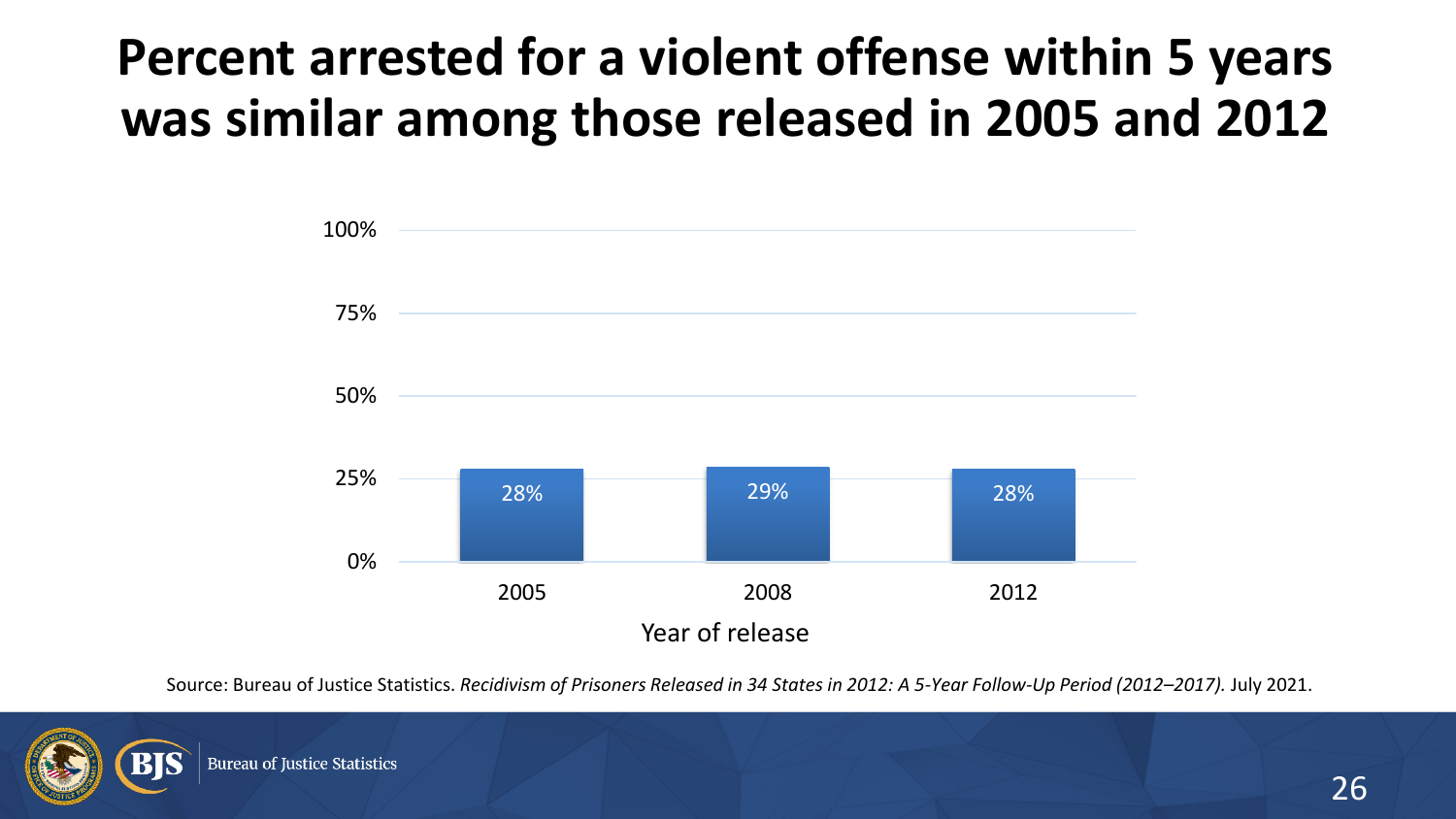

### **Bureau of Justice Statistics**

**Your Source for Criminal Justice Statistics** 

Learn more about BJS

**Access the latest research at [BJS.gov](https://bjs.ojp.gov/)**

#### **Subscribe for notices on new research as it becomes available**